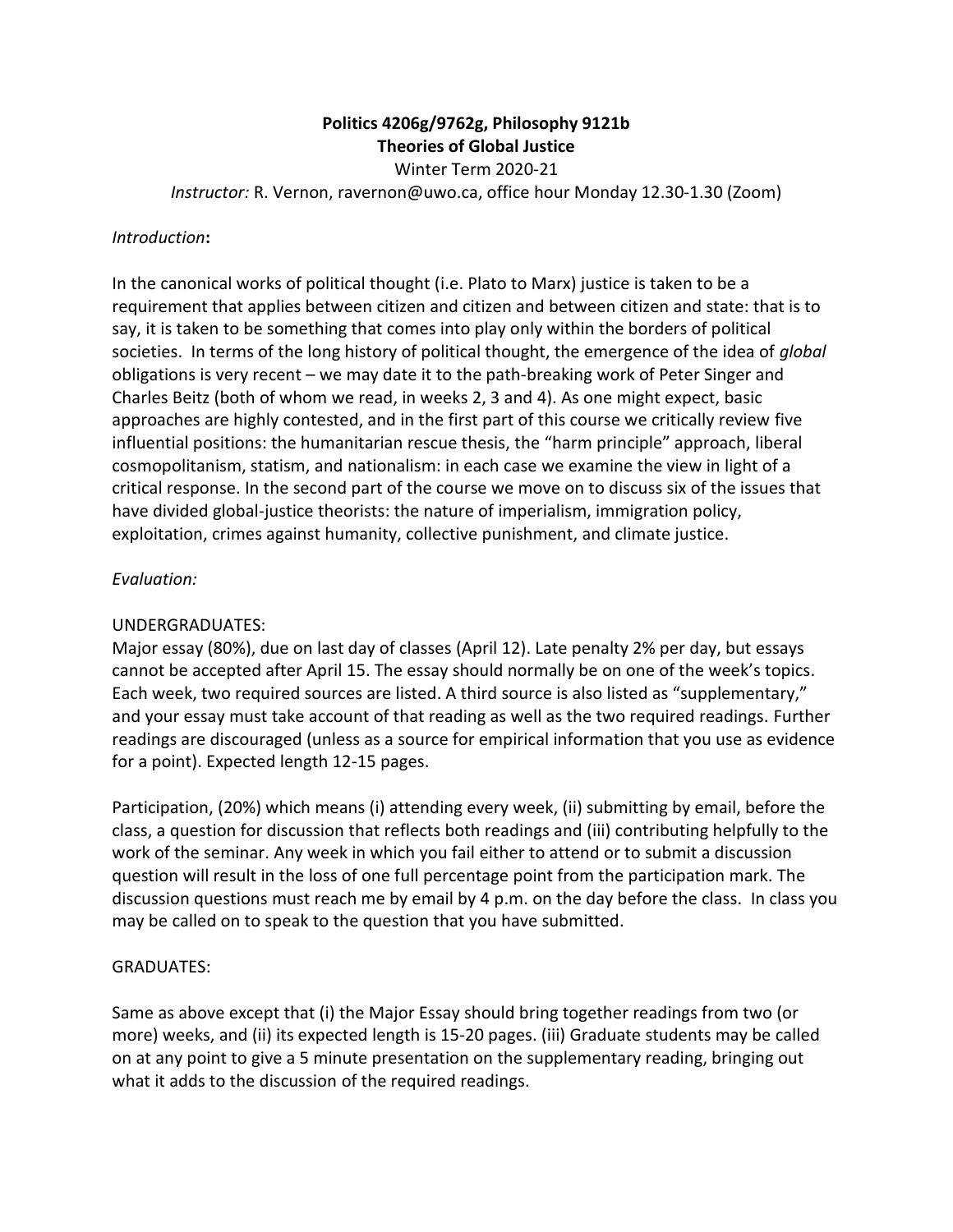Week 1 (Jan 14): Introduction to the course

#### **Part One: Big theories**

Week 2 (Jan 21): Does distance make a difference? Humanitarianism vs Compatriot preference

Peter Singer, *One World*, Yale University Press, chapter 5 David Miller, "Reasonable Preference for Compatriots," *Ethical Theory and Moral Practice* (2005), 63-81

#### *Supplementary*:

either Scott Wisor, "Against Shallow Ponds," *Journal of Global Ethics* (2011), 19-32 [an IPE perspective], or Garrett Cullity, *The Moral Demands of Affluence*, Oxford University Press, 2004, chapter 8 [a moral philosophy perspective]

Week 3 (Jan 28): Liberal cosmopolitanism I: Who owns natural resources?

[Note: these readings presuppose some basic knowledge of Rawls' theory of justice. If you need some background, a brief extract from *A Theory of Justice* is posted on the OWL site]

Charles Beitz, "Justice and International Relations," *Philosophy & Public Affairs* 4 (1975) 360-89, up to page 373 only.

Margaret Moore, "Natural resources, Territorial Right, and Global Distributive Justice," *Political Theory* (2012), 84-107

### *Supplementary*:

Thomas Pogge, "A Global Resource Dividend," in David Crocker and Toby Linden eds., *Ethics of Consumption,* Rowman & Littlefield 1998.

Week 4 (Feb 4) Liberal Cosmopolitanism II: Distributive Justice, local or global?

Beitz, "Justice and International Relations," p. 373 to end Thomas Nagel, "The Problem of Global Justice," *Philosophy and Public Affairs* (2005), 114-47

*Supplementary*: Laura Valentini, "Coercion and Global Justice," *American Political Science Review* (2011), 205-20

Week 5 (Feb 11): A global harm principle?

Thomas Pogge, "'Assisting' the Global Poor," in D. Chatterjee ed, *The Ethics of Assistance* Cambridge University Press, 2004, 260-88.

Mathias Risse, "Do We Owe the Global Poor Assistance or Rectification?" *Ethics & International Affairs* (2005) 9-18.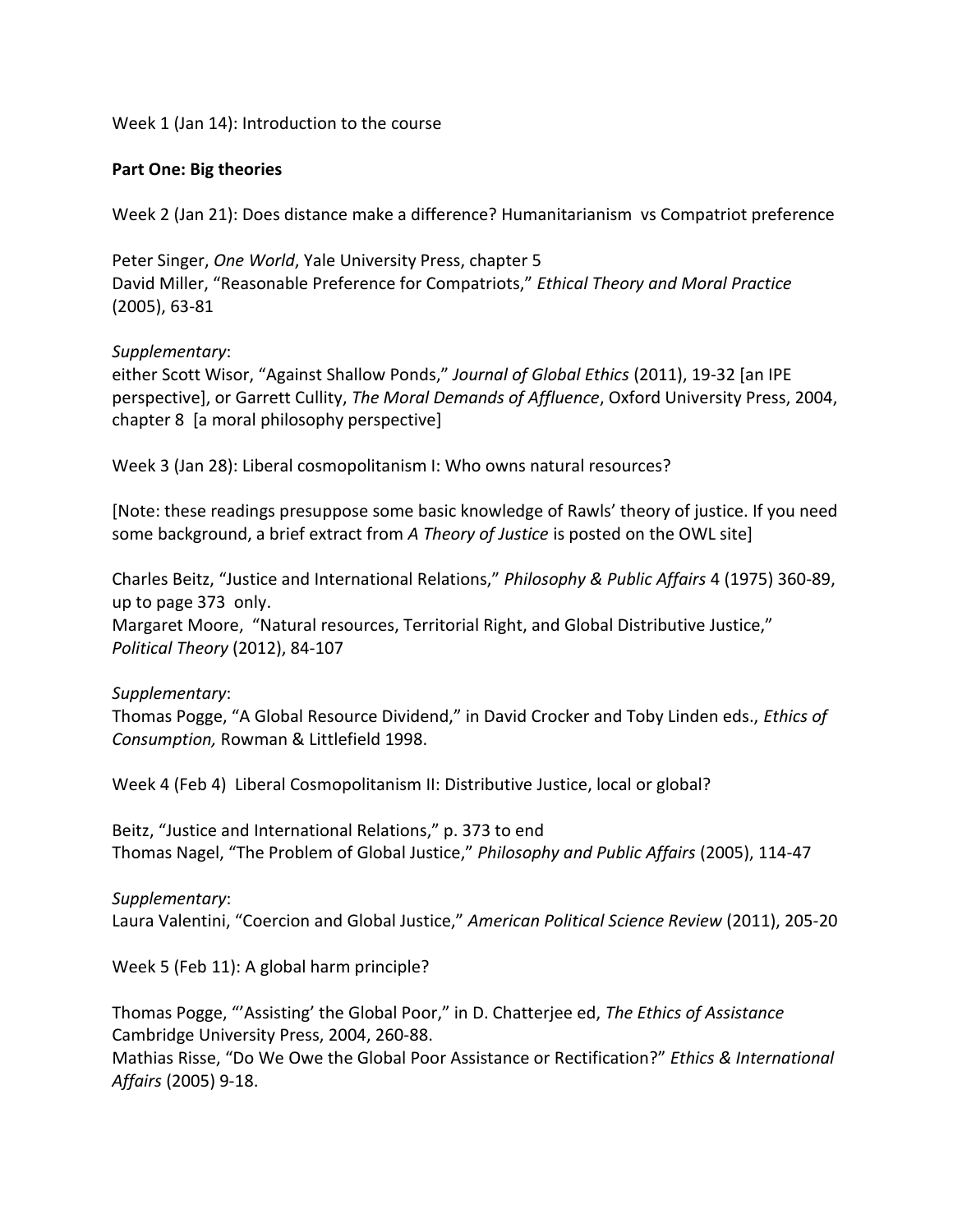Supplementary: Andrew Linklater, "The Harm Principle and Global Ethics," *Global Society* 20 (2006), 329-43.

#### **Reading week**

Week 6 (Feb 25): Nationalism

David Miller, *On Nationality*, Oxford University Press 1995, chapter 3 Robert Goodin, "What is so Special about our Fellow-Countrymen?" *Ethics* (1988), 663-86

*Supplementary*:

Jeff McMahan, "The Limits of National Partiality," in *The Morality of Nationalism*, edited by Robert McKim and Jeff McMahan, Oxford University Press 1997, 107-38.

Part Two: Cases

Week 8 (Mar 4): What's wrong with Colonialism?

Lea Ypi , "What's Wrong With Colonialism?" *Philosophy and Public Affairs* (2013), 158-91. Margaret Moore, "The Taking of Territory and the Wrongs of Colonialism," *Journal of Political Philosophy* (2019), 87-106.

Supplementary: Christopher Morris, "What's Wrong with Imperialism?" *Social Philosophy and Policy* 23 (2006), 153-66.

Week 9 (Mar 11): Opening and closing borders

David Miller, *Strangers in Our Midst*, Harvard University Press, 2016, chapter 4. Michael Humer, "Is There a Right to Immigrate?" *Social Theory and Practice* (2010), 429-61.

Supplementary: Joseph Carens, *The Ethics of Immigration*, Oxford University Press 2013, chapter 2.

Week 10 (Mar 18): What (if anything) is wrong with exploitation?

Matt Zwolinski, "Sweatshops, Choice and Exploitation," *Business Ethics Quarterly* (2007), 689- 727.

Ruth Sample, *Exploitation*, Lanham: Rowman and Littlefield, 2003, chapter 1.

*Supplementary*:

Robert Goodin, *Reasons for Welfare*, Princeton University Press, 1998, chapter 5.

Week 11 (Mar 25): Can individuals be held responsible for global crimes?